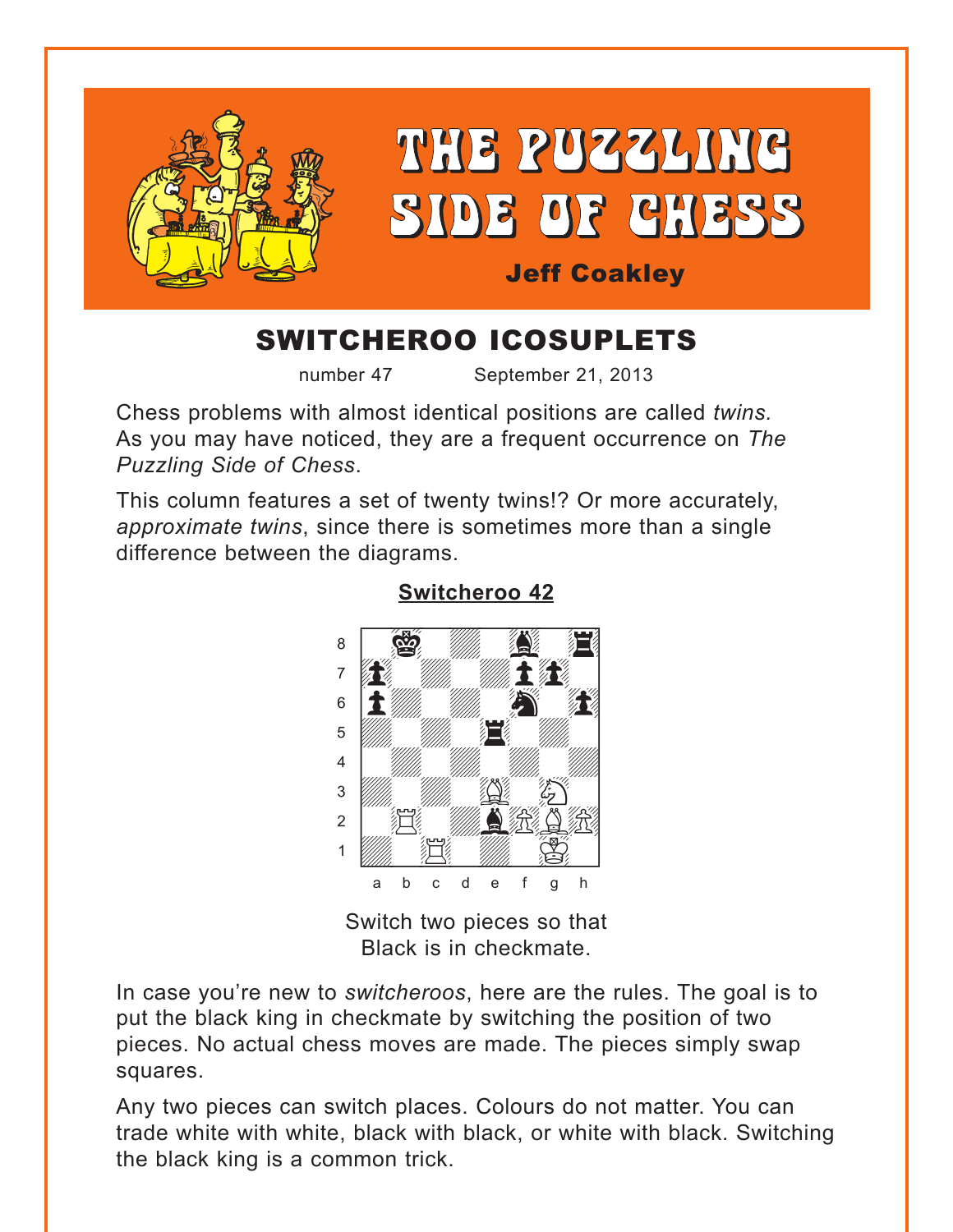<span id="page-1-0"></span>The position after the switch must be legal. A position is legal if it could occur in an actual game. This rule implies several things.

- a) A pawn cannot be put on the 1st or 8th rank.
- b) Both kings cannot be in check.
- c) There must be a way to reach the resulting position with a legal white move. Impossible checks, especially double checks, are a frequent "violation".
- d) In some cases, retrograde analysis may be required to decide if the position after a switch is legal.



The black king stands in check from a white rook on the b-file in all the puzzles. Many switches will be illegal because of impossible double checks.

**Switcheroo 43** 



Switch two pieces so that Black is in checkmate.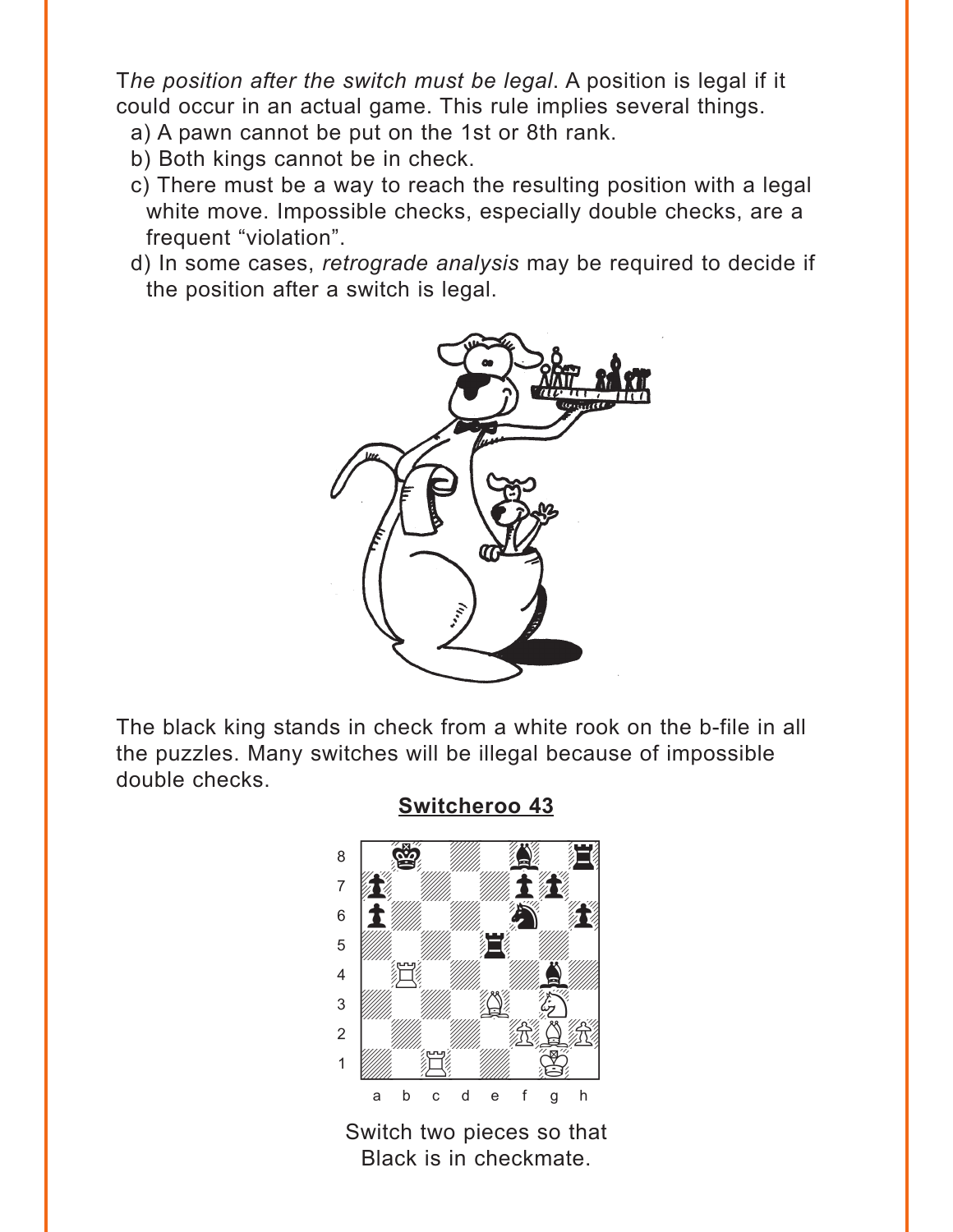<span id="page-2-0"></span>Thanks to a suggestion by Larry Bickford, we now have hyperlinks between the puzzles and the solution section. Just click on the underlined title above the diagrams. Then use the back button on your browser to return to the puzzle (or use backspace).

For problems 1-41, see columns 4, 10, 16, 23, 31, 37, 40.



Switch two pieces so that Switch two pieces so that

**[Switcheroo 46](#page-8-0) [Switcheroo 47](#page-8-0)**



Switch two pieces so that Switch two pieces so that

## **[Switcheroo 44](#page-7-0) [Switcheroo 45](#page-7-0)**



Black is in checkmate. Black is in checkmate.



Black is in checkmate. Black is in checkmate.

## **40 Day Alert!**

The deadline for the *ChessCafe Puzzlers Cup* is less than six weeks away. Make up your own puzzles and win prizes! Have you and your friends entered the contest yet?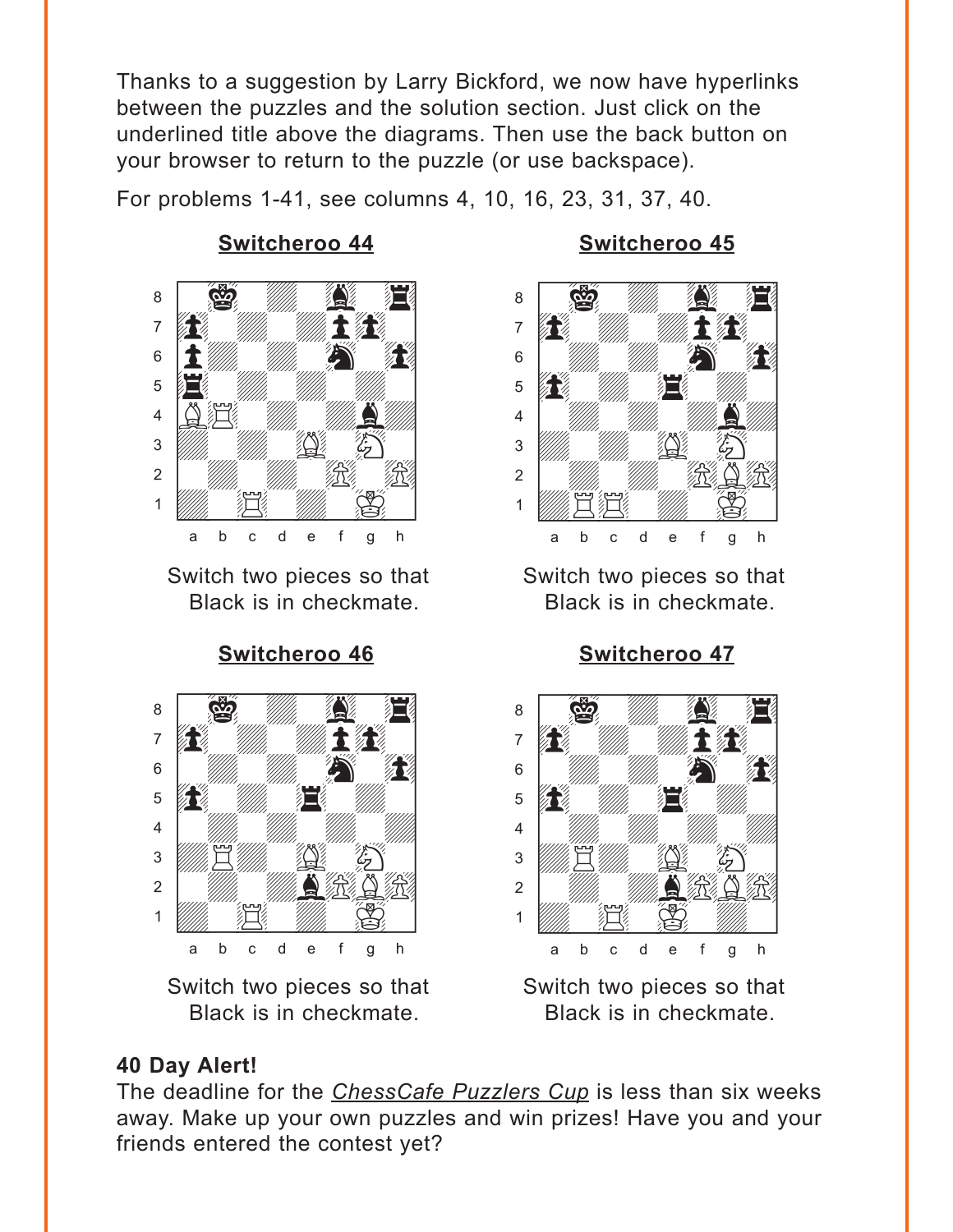<span id="page-3-0"></span>

Switch two pieces so that Switch two pieces so that

#### **[Switcheroo 50](#page-10-0) [Switcheroo 51](#page-10-0)**



Switch two pieces so that Switch two pieces so that





Switch two pieces so that Switch two pieces so that

#### **[Switcheroo 48](#page-9-0) [Switcheroo 49](#page-9-0)**



Black is in checkmate. Black is in checkmate.



Black is in checkmate. Black is in checkmate.



Black is in checkmate. Black is in checkmate.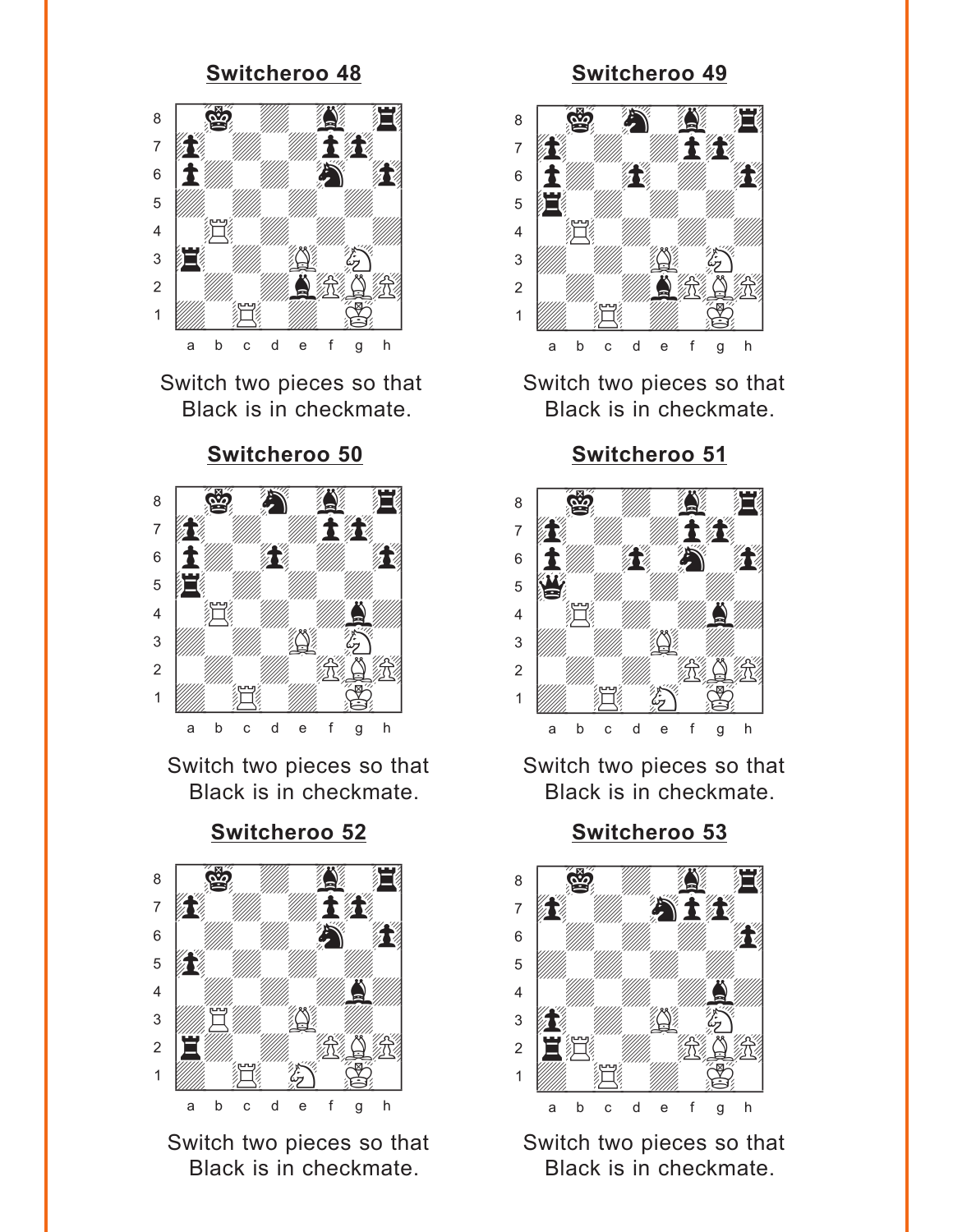<span id="page-4-0"></span>

Switch two pieces so that Switch two pieces so that

#### **[Switcheroo 54](#page-12-0) [Switcheroo 55](#page-12-0)**



Black is in checkmate. Black is in checkmate.



In the remaining puzzles, the black king stands in an impossible double check by the rook on the b-file and the bishop on g3. A legal switch must eliminate that double check.



Switch two pieces so that Switch two pieces so that

#### **[Switcheroo 56](#page-13-0) [Switcheroo 57](#page-13-0)**



Black is in checkmate. Black is in checkmate.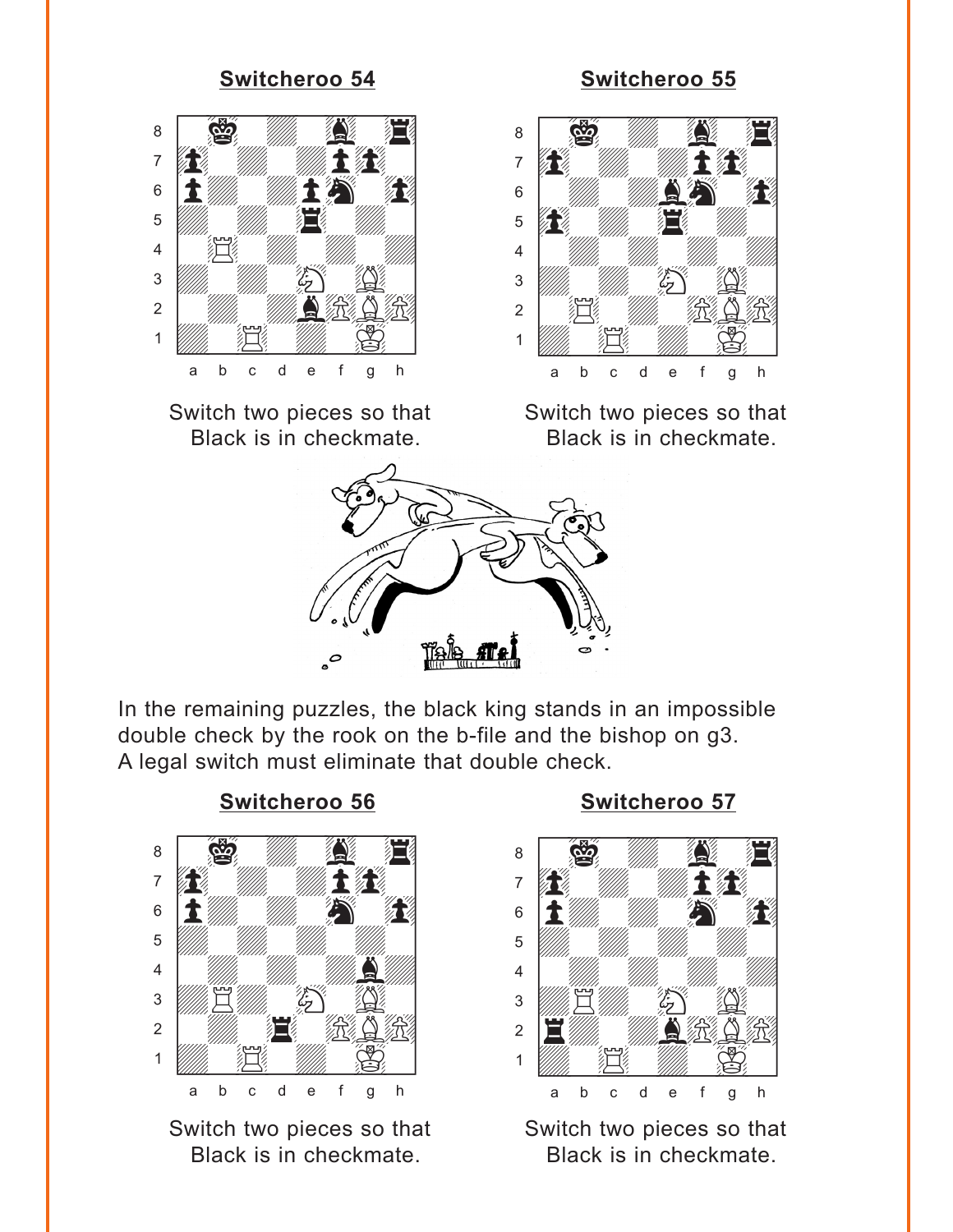# <span id="page-5-0"></span>where  $\frac{1}{2}$  and  $\frac{1}{2}$  and  $\frac{1}{2}$  and  $\frac{1}{2}$  and  $\frac{1}{2}$  and  $\frac{1}{2}$  $\frac{1}{2}$  (  $\frac{1}{2}$   $\frac{1}{2}$   $\frac{1}{2}$   $\frac{1}{2}$   $\frac{1}{2}$   $\frac{1}{2}$   $\frac{1}{2}$   $\frac{1}{2}$   $\frac{1}{2}$   $\frac{1}{2}$   $\frac{1}{2}$   $\frac{1}{2}$   $\frac{1}{2}$   $\frac{1}{2}$   $\frac{1}{2}$   $\frac{1}{2}$   $\frac{1}{2}$   $\frac{1}{2}$   $\frac{1}{2}$   $\frac{1}{2}$   $\frac{1}{2}$ <sup>7</sup> **in Simma**  $\mathbf{s}$  ,  $\mathbf{t}$  ,  $\mathbf{w}$  ,  $\mathbf{w}$  ,  $\mathbf{r}$  ,  $\mathbf{r}$  ,  $\mathbf{r}$  ,  $\mathbf{r}$  ,  $\mathbf{r}$  ,  $\mathbf{r}$  ,  $\mathbf{r}$  ,  $\mathbf{r}$  ,  $\mathbf{r}$  ,  $\mathbf{r}$  ,  $\mathbf{r}$  ,  $\mathbf{r}$  ,  $\mathbf{r}$  ,  $\mathbf{r}$  ,  $\mathbf{r}$  ,  $\mathbf{r}$  ,  $\$  $\overline{\mathbf{E}}$  with the set of  $\overline{\mathbf{E}}$ 4 | *William William William William William William William William William William William William William William William William William William William William William William William William William William William W*  $\frac{1}{2}$  $2$   $\mathbb{E}$   $\mathbb{E}$   $\mathbb{E}$   $\mathbb{E}$   $\mathbb{E}$  $\frac{1}{\sqrt{2}}$ a b c d e f g h



#### **[Switcheroo 58](#page-14-0) [Switcheroo 59](#page-14-0)**



Switch two pieces so that Switch two pieces so that Black is in checkmate. Black is in checkmate.

**[Switcheroo 60](#page-15-0) [Switcheroo 61](#page-15-0)**



Switch two pieces so that Switch two pieces so that Black is in checkmate. Black is in checkmate.

A set of twenty twins are called *icosuplets*. The prefix 'icos-' is derived from the Greek word for *twenty*. Its most common usage is in 'icosahedron', a geometric solid with twenty triangular faces.

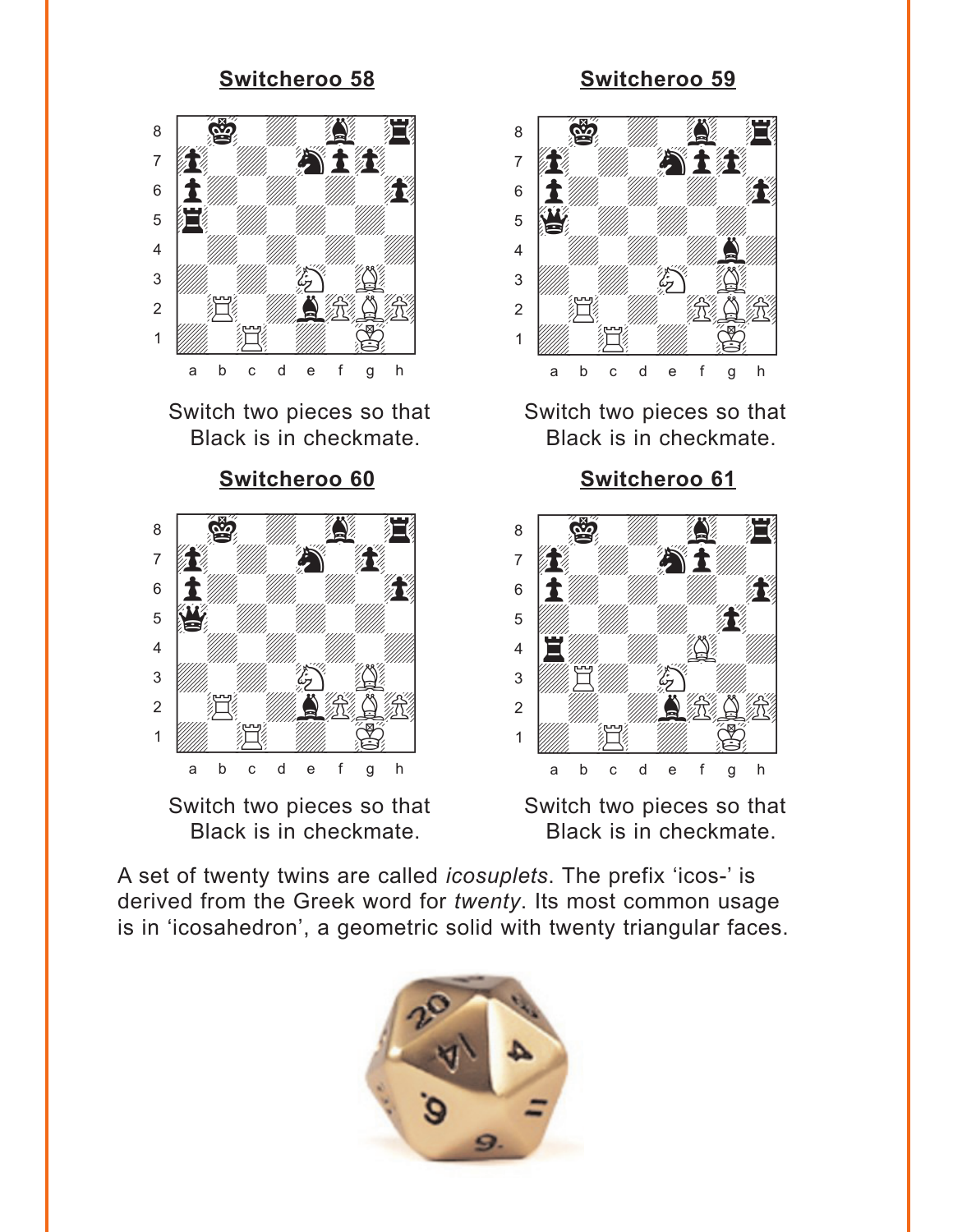<span id="page-6-0"></span>If you're wondering how to pronounce 'icosuplets', the first syllable sounds like the English word 'eye', and the second syllable (which is stressed) sounds like the first part of 'costume'.

# **SOLUTIONS**

All switcheroos by J. Coakley. 42, 43, 45, 46, 50 are from Winning Chess Puzzles For Kids Volume 2 (2010). The others are ChessCafe.com originals (2013).



**Switcheroo 42** 

The mating move was the double check 1. Nb4-a6#.

 $(Be3 \leftrightarrow Re5?$  is an impossible double check.) (Both kings are in check after  $a7 \leftrightarrow f2$ ? or  $a7 \leftrightarrow h2$ ?)

## **Switcheroo 43**





The switch eliminates the defensive moves ...Re5-b5 and ...Bf8xb4.  $(Be3 \rightarrow Re5$ ? and  $a6 \rightarrow Ng3$ ? are both impossible double checks.)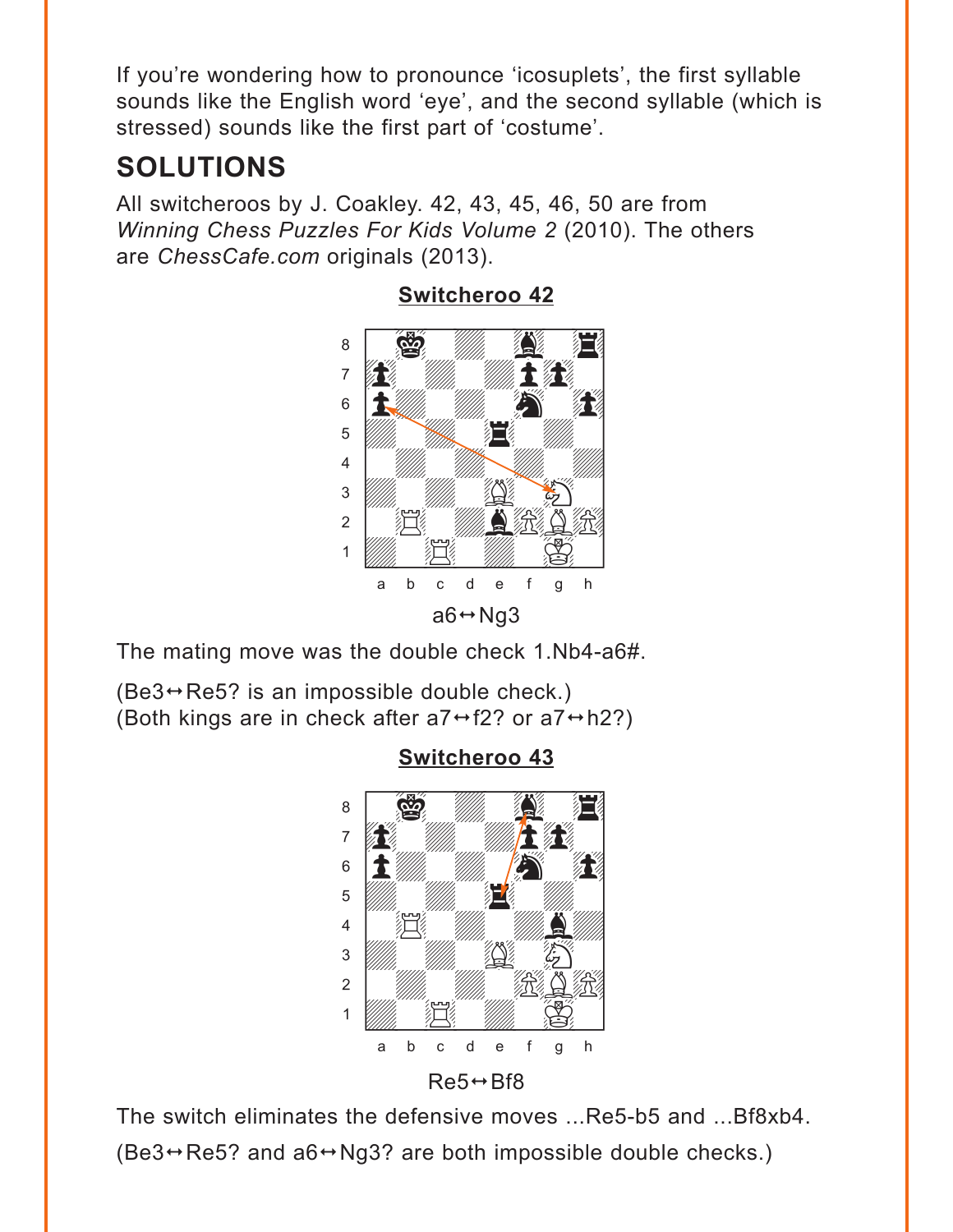<span id="page-7-0"></span>

 $Kb8 \leftrightarrow RC1$ 

The black king leaps across the board into a crisscross mate.



# Switcheroo 45

 $Be3 \leftrightarrow Re5$ 

The mating move was the double check 1.Bb2-e5#.

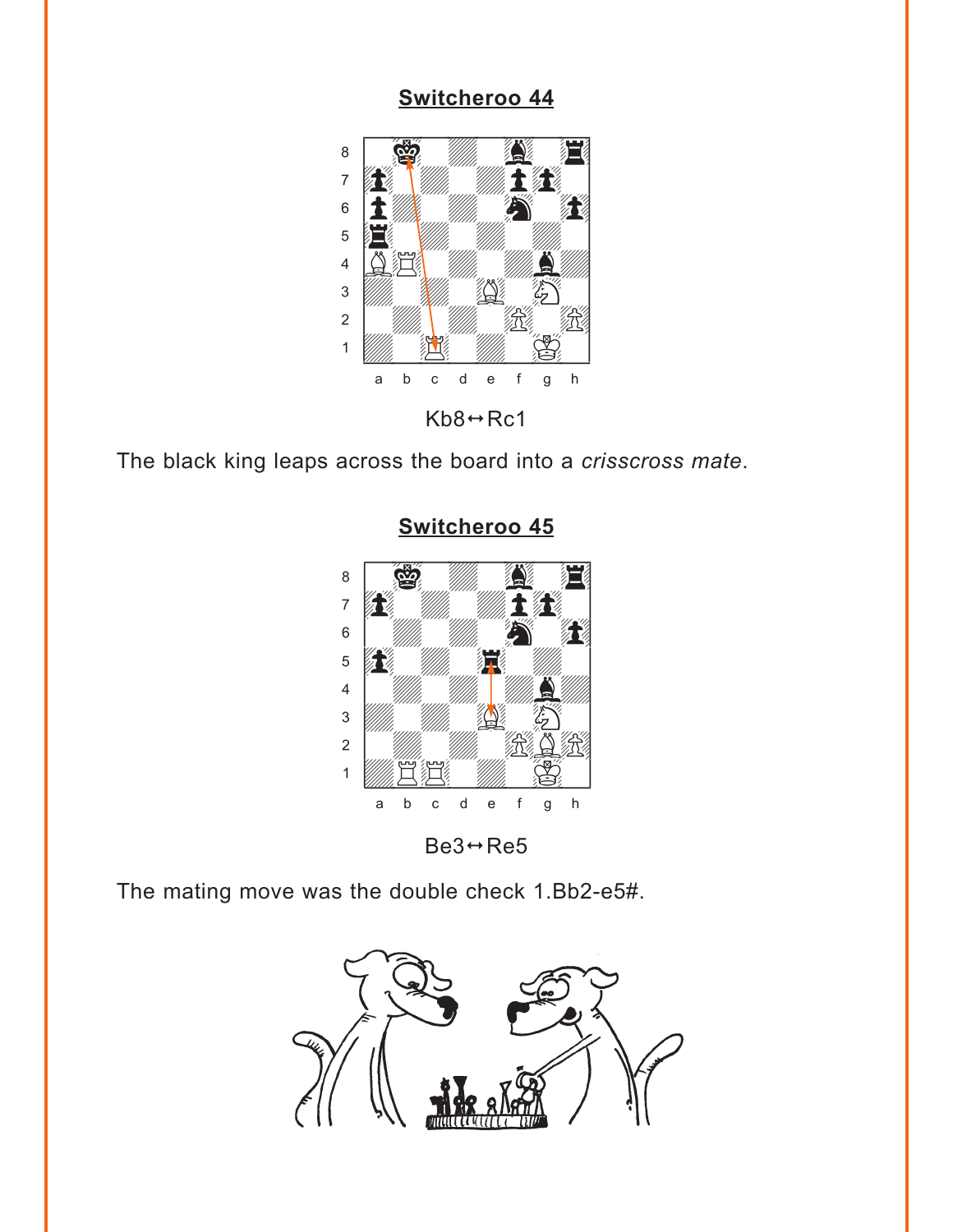<span id="page-8-0"></span>

 $Kb8 \leftrightarrow Be2$ 

Another cross-board journey for the black king.  $(Be3 \rightarrow Re5$ ? is an impossible double check.)

> where  $\frac{1}{2}$  and  $\frac{1}{2}$  and  $\frac{1}{2}$  and  $\frac{1}{2}$  and  $\frac{1}{2}$  and  $\frac{1}{2}$  $\frac{1}{2}$  (2)  $\frac{1}{2}$ **book with with 1970**  $\mathbb{S}$  is the set of  $\mathbb{S}$ Þ0wdw4wdw] 4 | *William William William William William William William William William William William William William William William William William William William William William William William William William William William W*  $\frac{1}{2}$  $\mathbb{Z}$  /  $\mathbb{Z}$  /  $\mathbb{Z}$  /  $\mathbb{Z}$  /  $\mathbb{Z}$  $\frac{1}{2}$   $\frac{1}{2}$   $\frac{1}{2}$   $\frac{1}{2}$   $\frac{1}{2}$ a b c d e f g h

**[Switcheroo 47](#page-2-0)**

 $a7 \leftrightarrow h2$ 

With the white king on e1, the black pawn can switch to h2 without giving check. The mating move was the double check 1.b6xa7#.

 $(Be3 \leftrightarrow Re5?$  is an impossible double check.)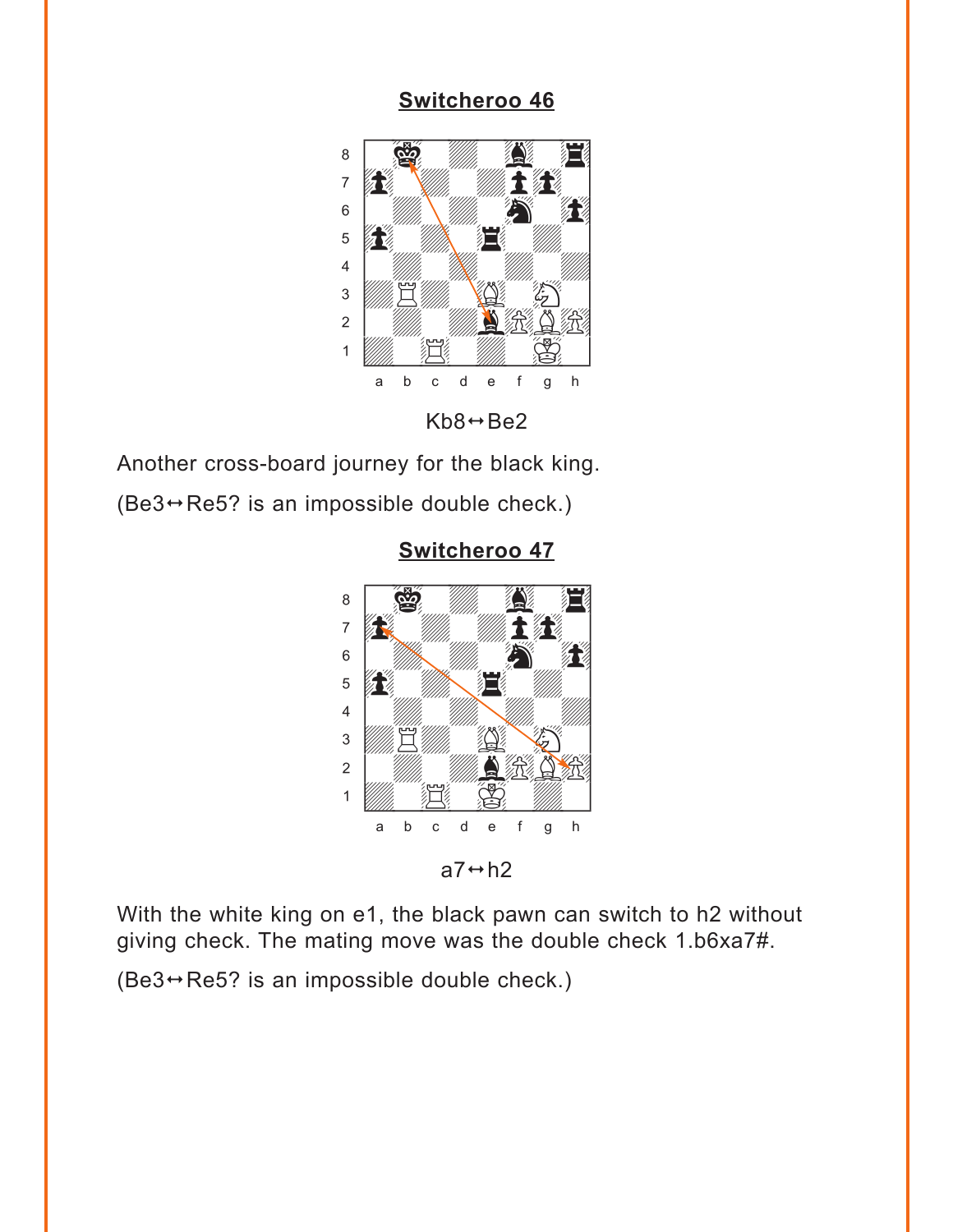<span id="page-9-0"></span>

 $Be3 \leftrightarrow Ng3$ 

White mated with the double check 1.Rf4-b4#. The white bishop will spend a lot of time on g3 later in the column.

 $(a6 \rightarrow Ng3$ ? is an impossible double check.)



### **[Switcheroo 49](#page-3-0)** where  $\frac{1}{2}$  is the set of the set of the set of the set of the set of the set of the set of the set of the set of the set of the set of the set of the set of the set of the set of the set of the set of the set of the

 $Rb4 \leftrightarrow Nd8$ 

Probably the easiest puzzle of the bunch, but it does set up 50 nicely.

(Be3 $\leftrightarrow$ d6? and a6 $\leftrightarrow$ Ng3? are both impossible double checks.)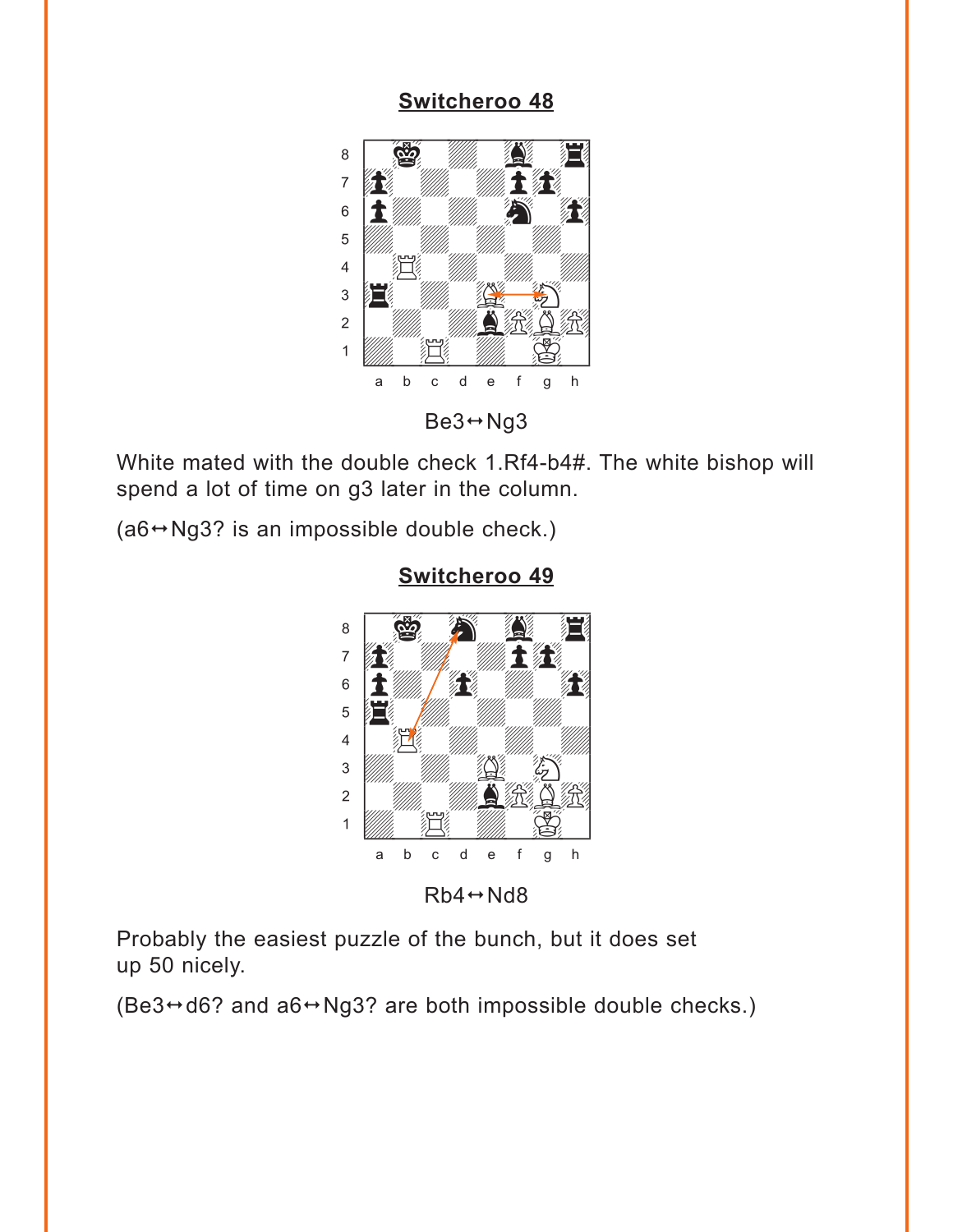<span id="page-10-0"></span>

 $Kb8 \leftrightarrow Bg4$ 

The pawn on d6 (which was not necessary in the previous puzzle) blocks the bishop move ... Bb8-f4.

 $(Be3 \leftrightarrow d6?$  and  $a6 \leftrightarrow Ng3?$  are both impossible double checks.)



#### Switcheroo 51

 $Qa5 \leftrightarrow Kg1$ 

Time for the white king to join the action. No other switch by the black queen works.

 $(Be3 \leftrightarrow d6$ ? is an impossible double check.)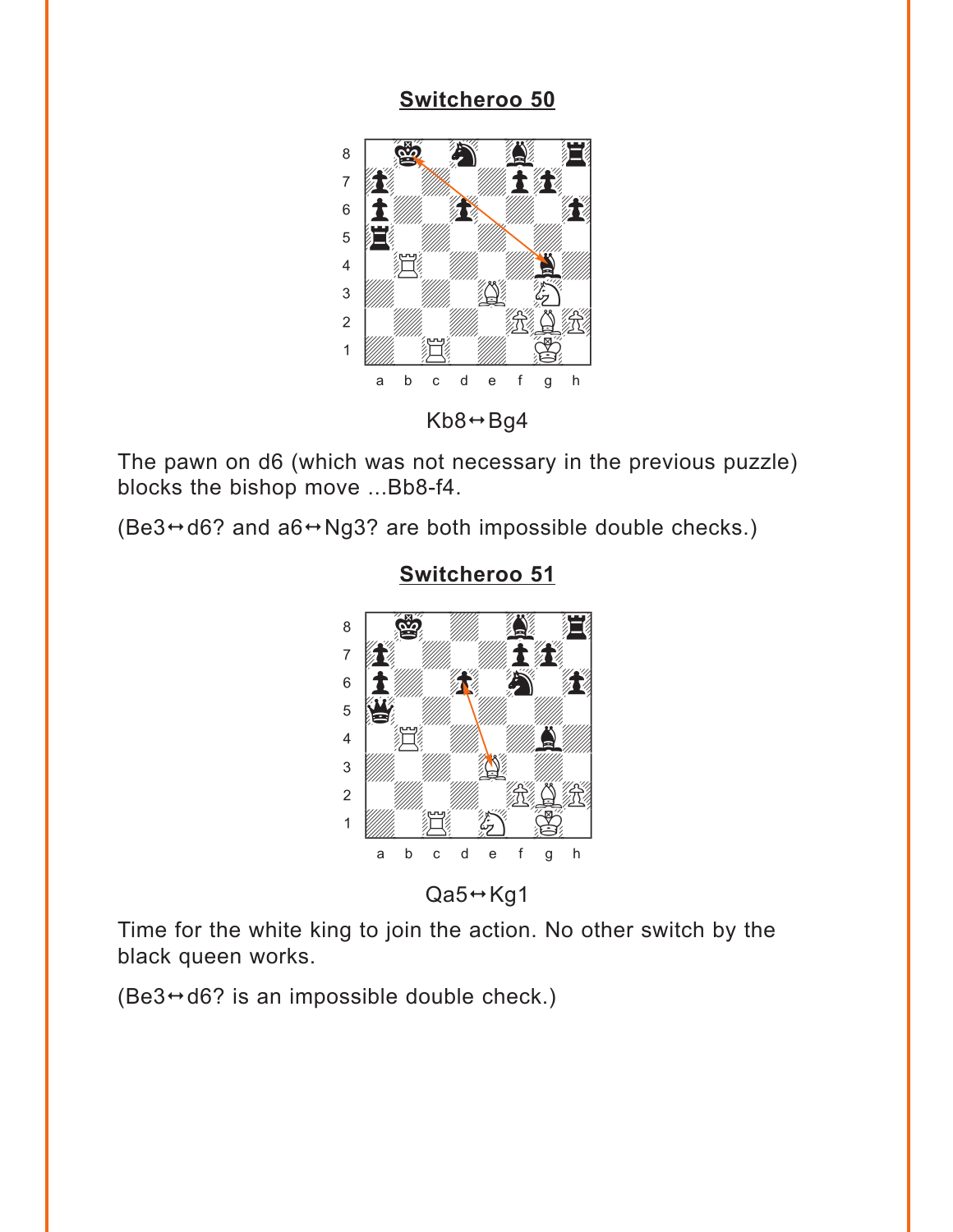<span id="page-11-0"></span>

 $Nf6 \leftrightarrow Bf8$ 

Eliminating the defence ...Bf8-b4 without preventing mate in some other way.

(Be3→h2? is an impossible double check.)

 $(Bf8 \leftrightarrow Rh8$ ? is an illegal position because a black bishop cannot be on h8 with a black pawn on g7.)



#### Switcheroo 53

 $Rb2 \leftrightarrow Kb8$ 

The checker and the checkee trade places.

 $(Be3 \rightarrow Ng3$ ? is an impossible double check.)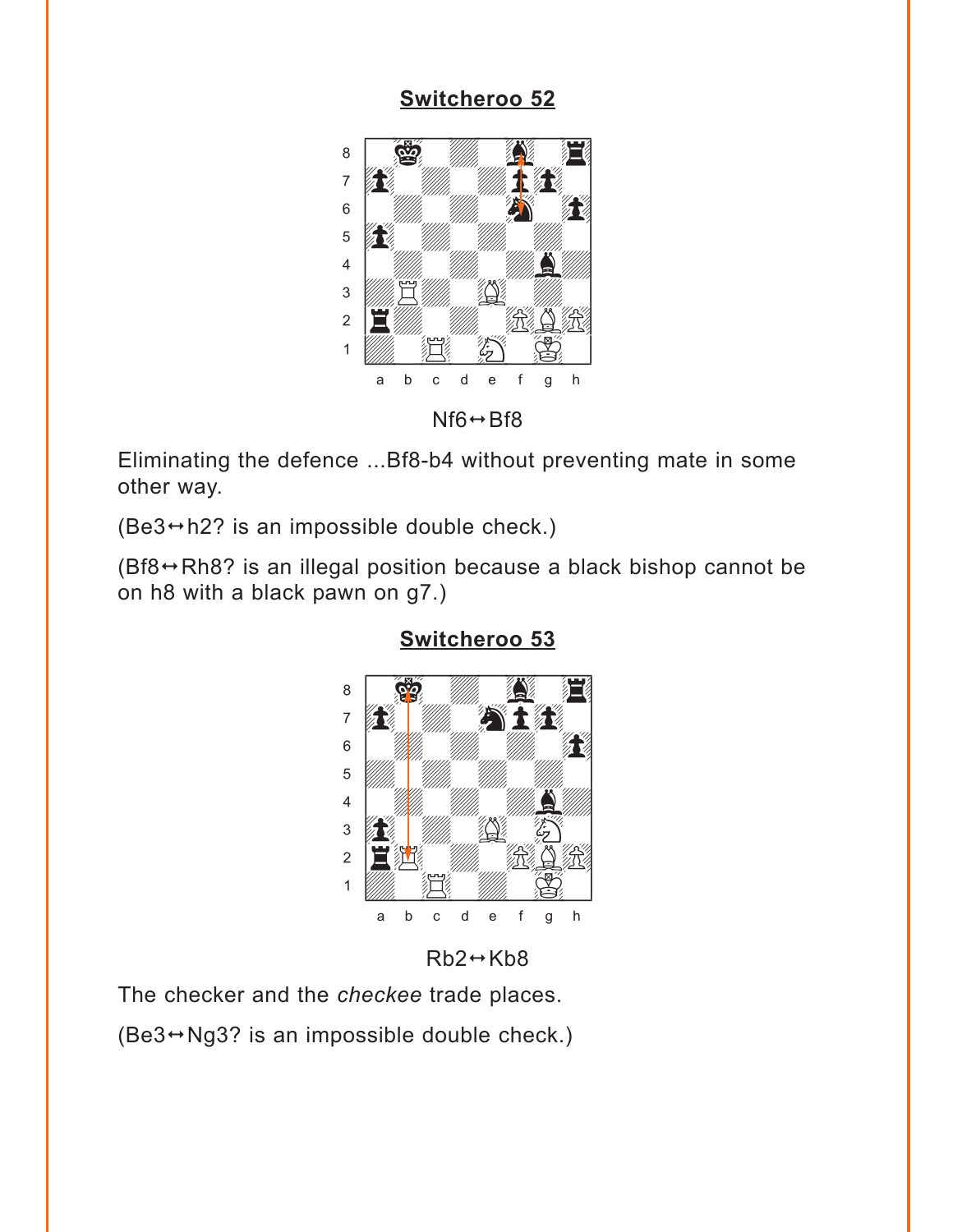<span id="page-12-0"></span>

 $Kb8 \leftrightarrow \text{Re}5$ 

The resourceful black king finds yet another square to get mated on.

(Re5→Bg3? and a6→Ne3? are both impossible double checks.)



#### Switcheroo 55

 $Kb8 \leftrightarrow Kg1$ 

The celebrated swap of kings is a mandatory element in a set of switcheroo twins. You knew it was going to happen eventually, right?

 $(Re5 \rightarrow Bg3$ ? is an impossible double check.)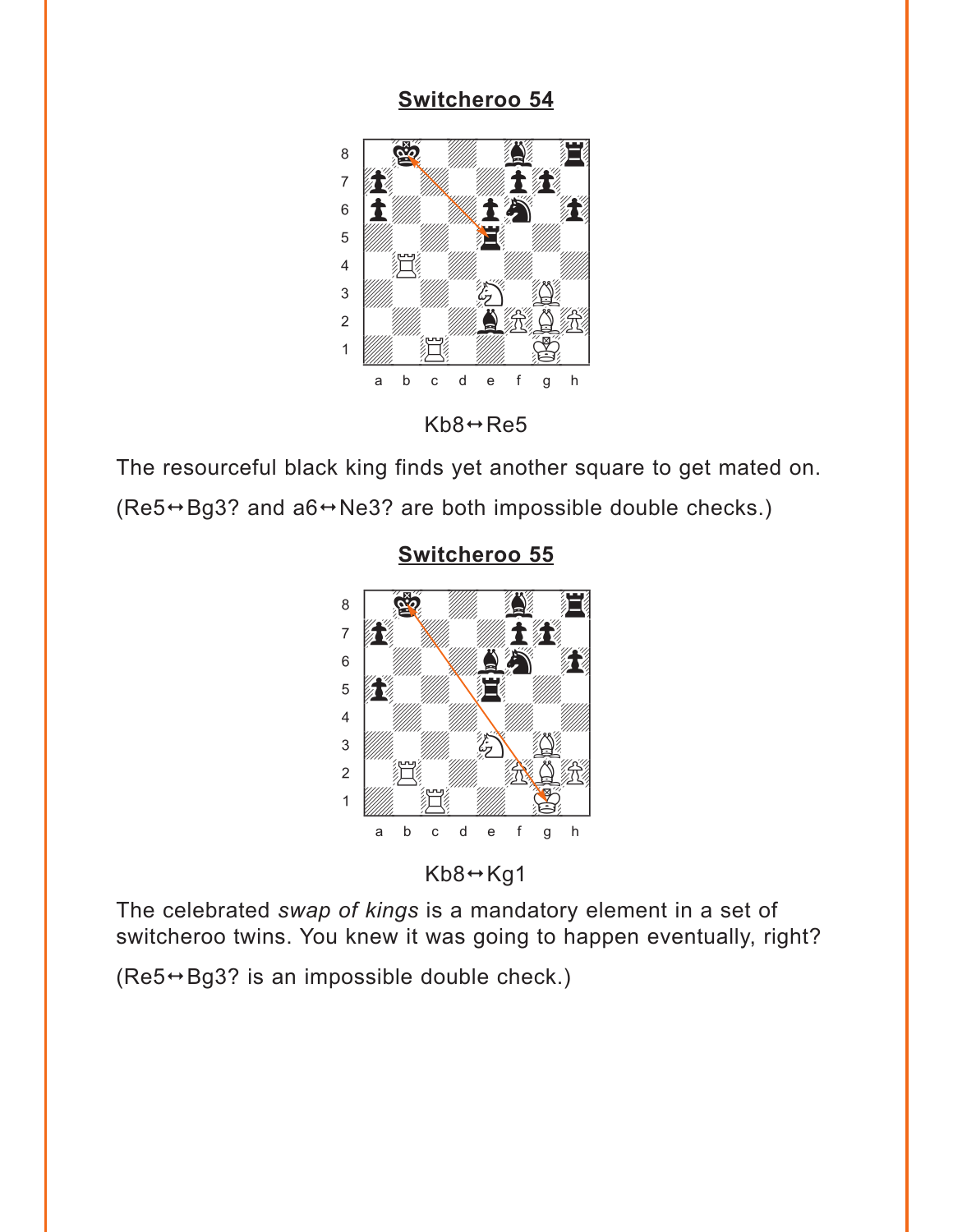<span id="page-13-0"></span>

 $Bq8 \leftrightarrow Bq3$ 

In the puzzle diagram, Black is in an impossible double check from the white rook (on the b-file) and the bishop on g3. Therefore, any switch which leaves that double check is not a valid solution. For example, Rd2 $\leftrightarrow$ Ne3?, Rb3 $\leftrightarrow$ Rc1?, Nf6 $\leftrightarrow$ Bq4? are all illegal positions.

Swapping bishops undoes the double check and gets rid of the defence ... Bf8-b4.

 $(a6 \leftrightarrow Ne3?$  is a triple check.)



**Switcheroo 57** 

 $Rb3 \leftrightarrow Rh8$ 

An unusual rook switch pins the black bishop on f8, stopping a defence by ...Bf8-d6.

(Many switches in this position are not allowed because they leave the black king in an impossible double check by the rook on b3 and bishop on  $g3.$ )

 $(Rb3 \rightarrow Bf8$ ? is an impossible double check.)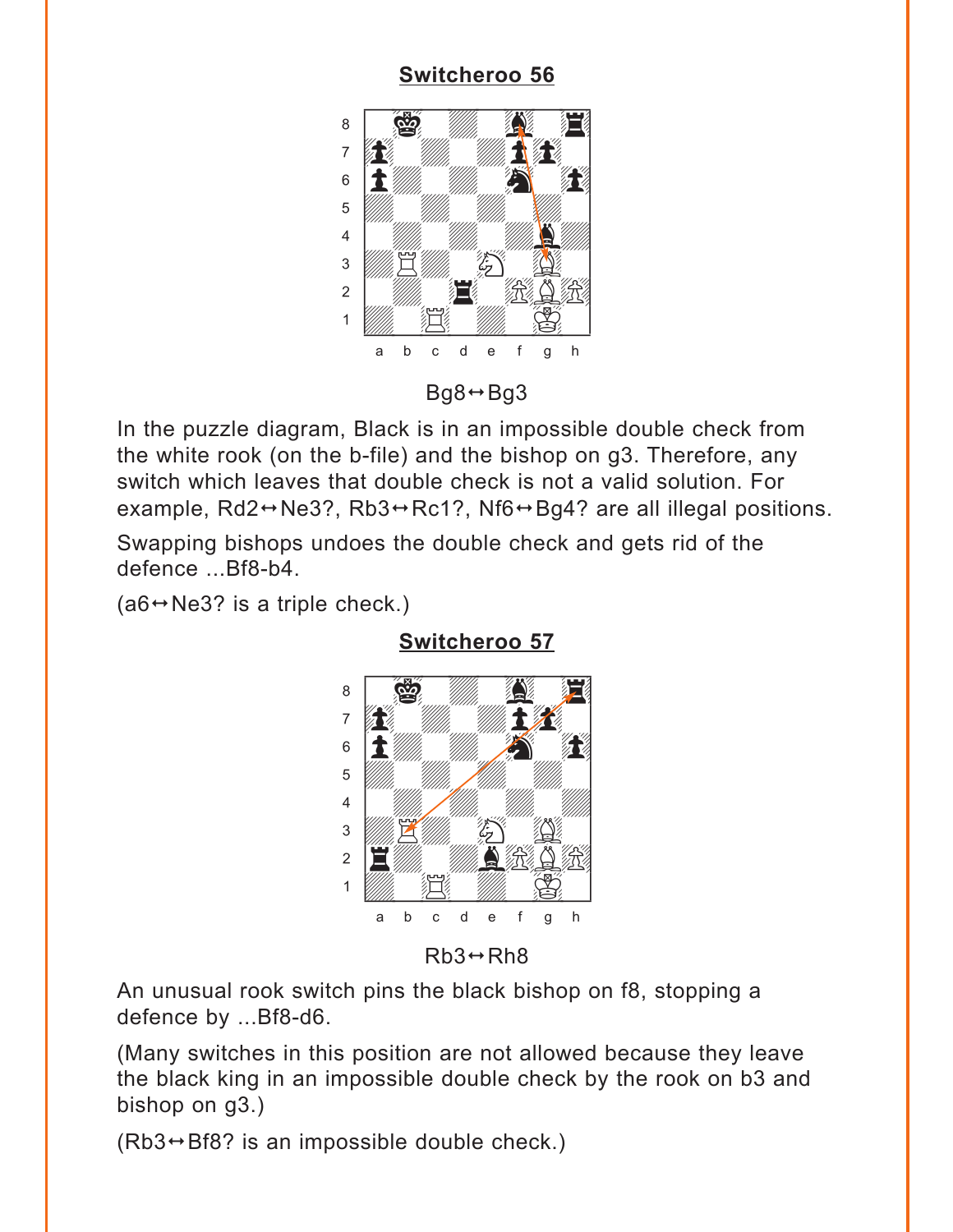<span id="page-14-0"></span>

 $Ra5 \leftrightarrow Rb2$ 

Another switch of rooks, less exciting than the previous puzzle, but just as effective.

(Any switch that leaves a double check by the rook on b2 and bishop on g3 is illegal.)



**[Switcheroo 59](#page-5-0)**

 $Qa5 \leftrightarrow Bg3$ 

If a black rook were on a5 instead of a queen, then the switch  $Ra5 \leftrightarrow Rb2$  would also work.

 $(Qa5 \leftrightarrow Rb2$ ? is not mate because of ... $Qb2-e5$ .)

(Any switch that leaves a double check by the rook on b2 and bishop on g3 is illegal.)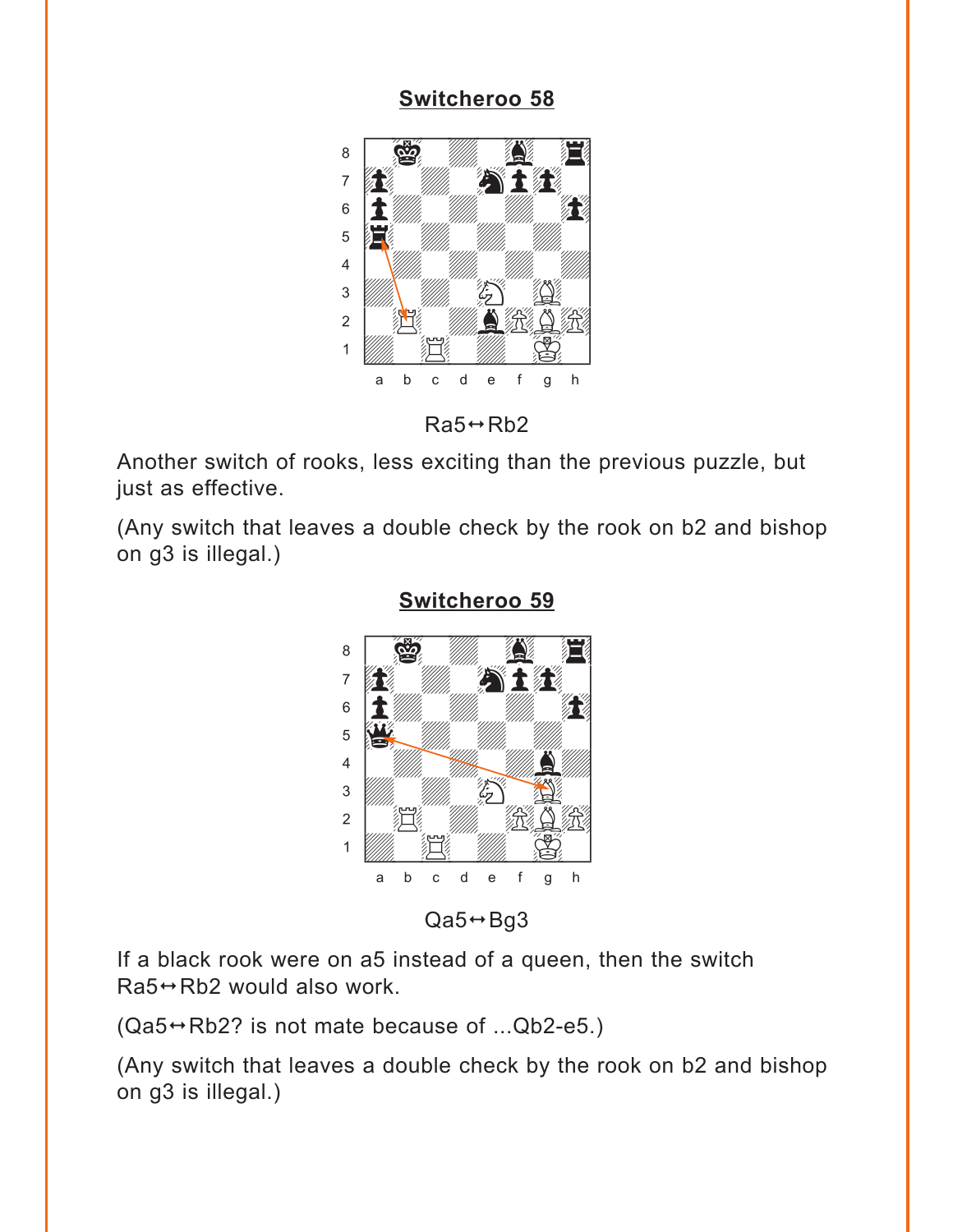<span id="page-15-0"></span>

 $Rb2 \leftrightarrow Bf8$ 

Without a black pawn on f7, a double check by the rook at f8 and bishop at q3 is possible by 1.Rf4-f8#.

(Any switch that leaves a double check by the rook on b2 and bishop on g3 is illegal.)



#### **Switcheroo 61**

 $Kb8 \leftrightarrow Bf4$ 

The white bishop shifts from g3 to f4 for the puzzle position and then switches with the black king for mate. The last move could have been 1.Rc7-c1#, 1.b7-b8=B#, or c7xb8=B#.

(Any switch that leaves a double check by the rook on b3 and bishop on f4 is illegal.)

In this series of puzzles, the basic arrangement of pieces (known as the zero position) is very fertile. There seems to be no end to the twinning possibilities!? Here is one more bonus puzzle.